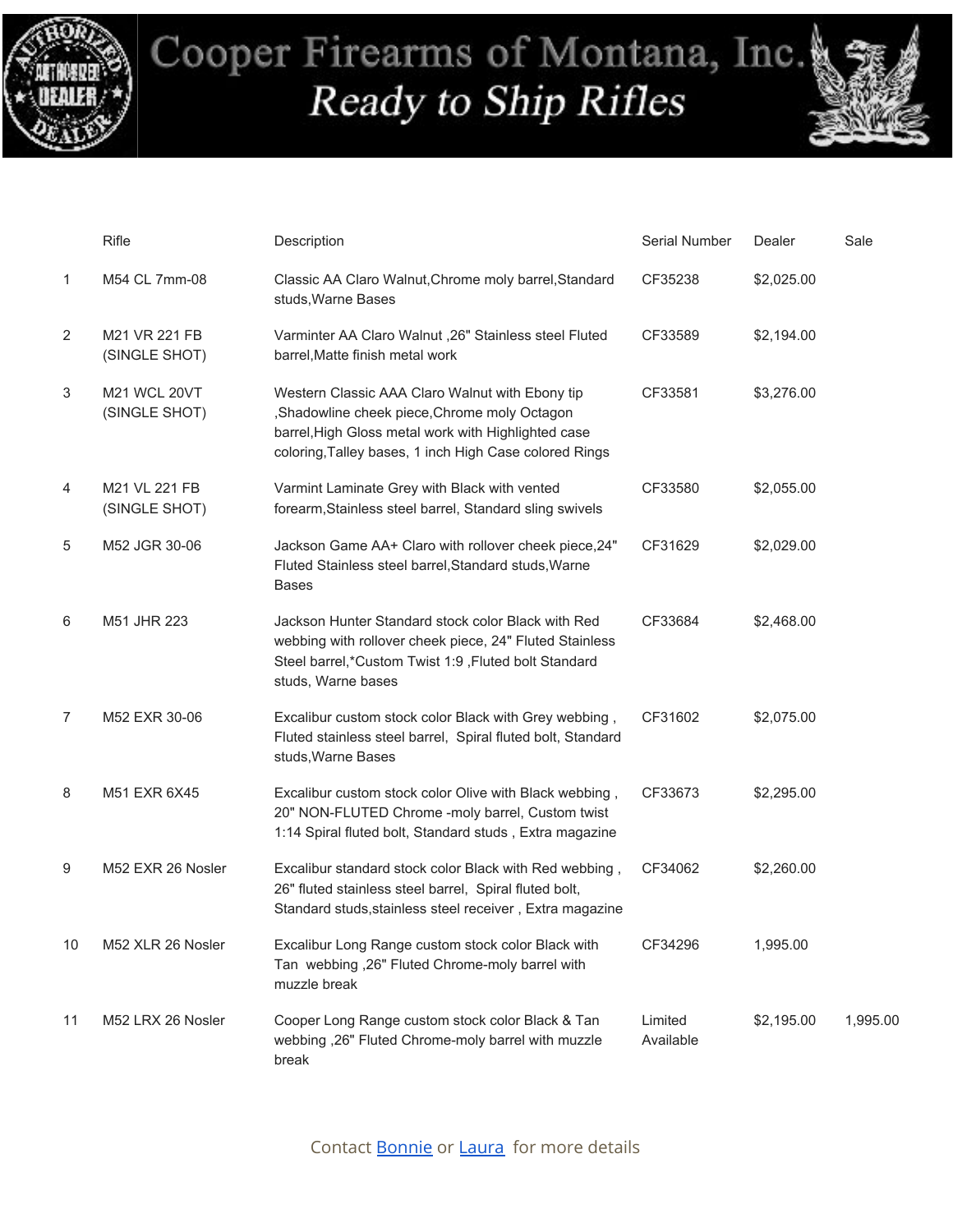



| 12 | <b>M52 TL 28 NOS</b>   | Timberline stock color Tan with Black webbing, Raised<br>Comb, stainless steel receiver , 24" Stainless barrel<br>,Fluted bolt, *AICS magazine system,Standard sling<br>swivels                       | CF37354              | \$2,025.00 |
|----|------------------------|-------------------------------------------------------------------------------------------------------------------------------------------------------------------------------------------------------|----------------------|------------|
| 13 | M52 OPC 30 Nosler      | Open Country Long Range custom stock color<br>Woodland Camo ,26" Fluted Stainless steel barrel with<br>muzzle brake Cerakote metalwork Black, *Cooper<br>magazine system, Warne Base                  | CF35773              | \$2,525.00 |
| 14 | M52 OPC 7mm Rem<br>Mag | Open Country Long Range custom stock color Black<br>with Tan webbing ,26" Fluted Stainless steel barrel with<br>muzzle brake ALL STAINLESS STEEL, AICS Style<br>magazine system, 10 MOA Pic Rail      | CF34128              | \$2,225.00 |
| 15 | M52 OPC 7mm Rem<br>Mag | Open Country Long Range custom stock color Grey<br>with Black webbing , 26" Fluted Stainless steel barrel<br>with muzzle brake ALL STAINLESS STEEL, AICS Style<br>magazine system, 10 MOA Pic Rail    | Limited<br>Available | \$2,225.00 |
| 16 | M52 OPC 7mm Rem<br>Mag | Open Country Long Range custom stock color Tan with<br>Black webbing ,26" Fluted Stainless steel barrel with<br>muzzle brake ALL STAINLESS STEEL, AICS Style<br>magazine system, 10 MOA Pic Rail      | Limited<br>Available | \$2,225.00 |
| 17 | M52 OPC 6.5x284        | Open Country Long Range custom stock color Black<br>with Tan webbing ,26" Fluted Stainless steel barrel with<br>muzzle brake ALL STAINLESS STEEL, ** Cooper Style<br>magazine system, 10 MOA Pic Rail | CF35668              | \$2,225.00 |
| 18 | M52 OPC 6.5x284        | Open Country Long Range custom stock color<br>Woodland Camo ,26" Fluted Stainless steel barrel with<br>muzzle brake ALL STAINLESS STEEL, AICS Style<br>magazine system, 10 MOA Pic Rail               | CF34191              | \$2,225.00 |
| 19 | M52 OPC 6.5x284        | Open Country Long Range custom stock color Tan with<br>Black webbing , 26" Fluted Stainless steel barrel with<br>muzzle brake ALL STAINLESS STEEL, AICS Style<br>magazine system, 10 MOA Pic Rail     | Limited<br>Available | \$2,225.00 |
| 20 | M52 OPC 6.5x284        | Open Country Long Range custom stock color Black<br>with Grey webbing ,26" Fluted Stainless steel barrel<br>with muzzle brake ALL STAINLESS STEEL, AICS Style<br>magazine system, 10 MOA Pic Rail     | CF34174              | \$2,225.00 |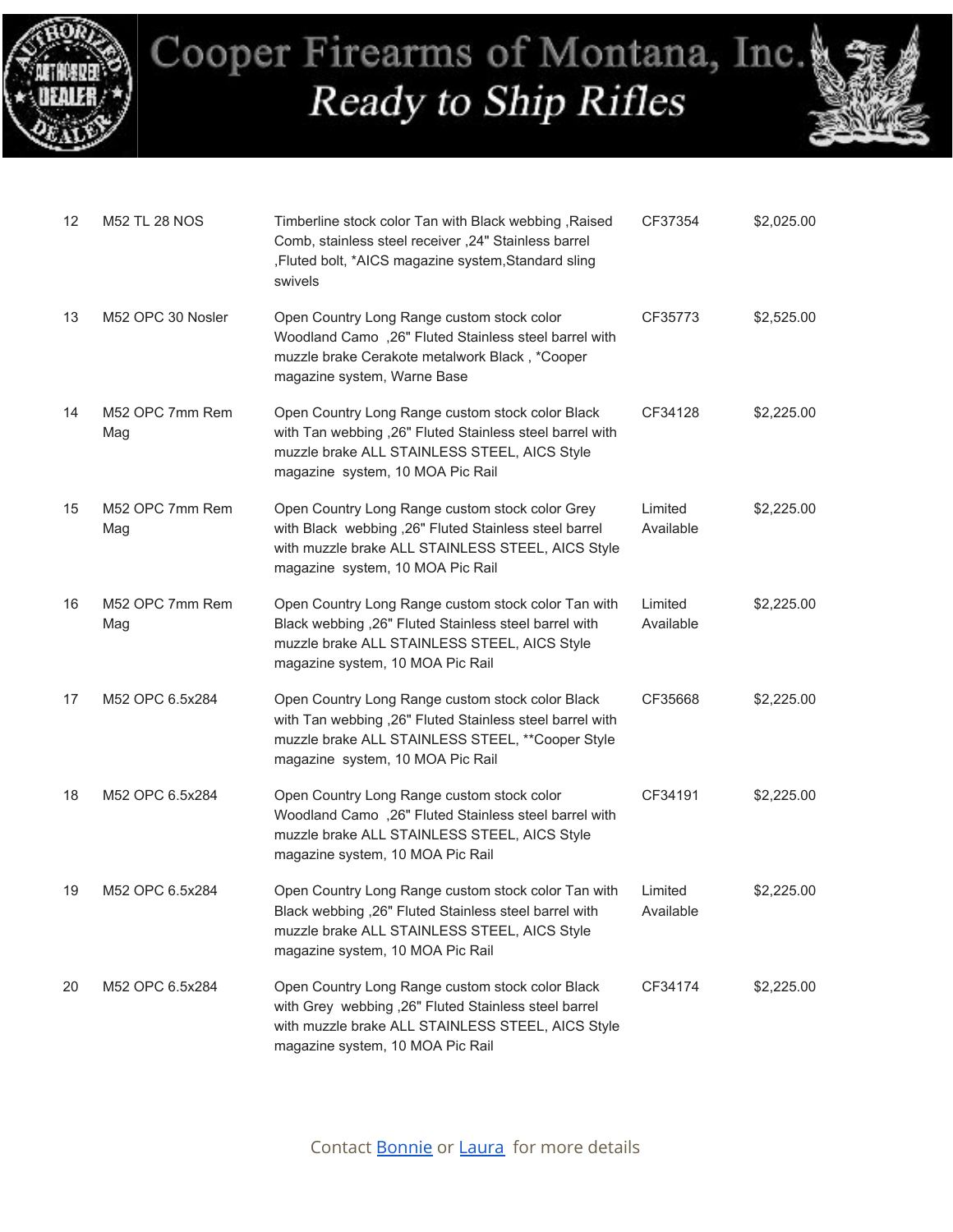



| 21 | M52 OPC 6.5x284     | Open Country Long Range custom stock color Black<br>with White webbing ,26" Fluted Stainless steel barrel<br>with muzzle brake ALL STAINLESS STEEL, AICS Style<br>magazine system, 10 MOA Pic Rail                                        | CF34187              | \$2,225.00 |
|----|---------------------|-------------------------------------------------------------------------------------------------------------------------------------------------------------------------------------------------------------------------------------------|----------------------|------------|
| 22 | M52 OPC 300 Win Mag | Open Country Long Range custom stock color Olive<br>with Black webbing ,26" Fluted Stainless steel barrel<br>with muzzle brake ALL STAINLESS STEEL, AICS Style<br>magazine system, 10 MOA Pic Rail                                        | CF35786              | \$2,225.00 |
| 23 | M52 OPC 300 Win Mag | Open Country Long Range custom stock color Olive<br>with Black webbing , 26" Fluted Stainless steel barrel<br>with muzzle brake ALL STAINLESS STEEL, AICS Style<br>magazine system, 10 MOA Pic Rail                                       | CF34150              | \$2,225.00 |
| 24 | M52 OPC 300 Win Mag | Open Country Long Range custom stock color Black<br>with Tan webbing , 26" Fluted Stainless steel barrel with<br>muzzle brake ALL STAINLESS STEEL, AICS Style<br>magazine system, 10 MOA Pic Rail                                         | Limited<br>Available | \$2,225.00 |
| 25 | M92 BC 300 WIN      | Backcountry stock color Black with Grey webbing<br>standard 24" fluted stainless steel barrel spiral bolt<br>stainless receiver                                                                                                           | CF37182              | \$2,395.00 |
| 26 | M92 BC 300 WIN      | Backcountry stock color Tan with Black webbing<br>standard 24" fluted stainless steel barrel spiral bolt<br>stainless receiver                                                                                                            | CF36834              | \$2,395.00 |
| 27 | M92 BC 300 WIN      | Backcountry stock color Black with Tan webbing<br>standard 24" fluted stainless steel barrel spiral bolt<br>stainless receiver                                                                                                            | Limited<br>Available | \$2,395.00 |
| 28 | M92 BC 300 WIN      | Backcountry stock color Olive with Black webbing<br>standard 24" fluted stainless steel barrel spiral bolt<br>stainless receiver                                                                                                          | Limited<br>Available | \$2,395.00 |
| 29 | M52 LS 30-06        | Laminate Sporter All weather rifle with stainless steel<br>construction, weatherproof laminated stock raised comb<br>cheek piece and Palm swell Timney trigger, 24"<br>Stainless steel barrel with threaded muzzle with<br>protective cap | Limited<br>Available | \$1,595.00 |
| 30 | M52 LS 7MM REM MAG  | Laminate Sporter All weather rifle with stainless steel<br>construction, weatherproof laminated stock raised comb<br>cheek piece and Palm swell Timney trigger, 24"<br>Stainless steel barrel with threaded muzzle with                   | Limited<br>Available | \$1,595.00 |